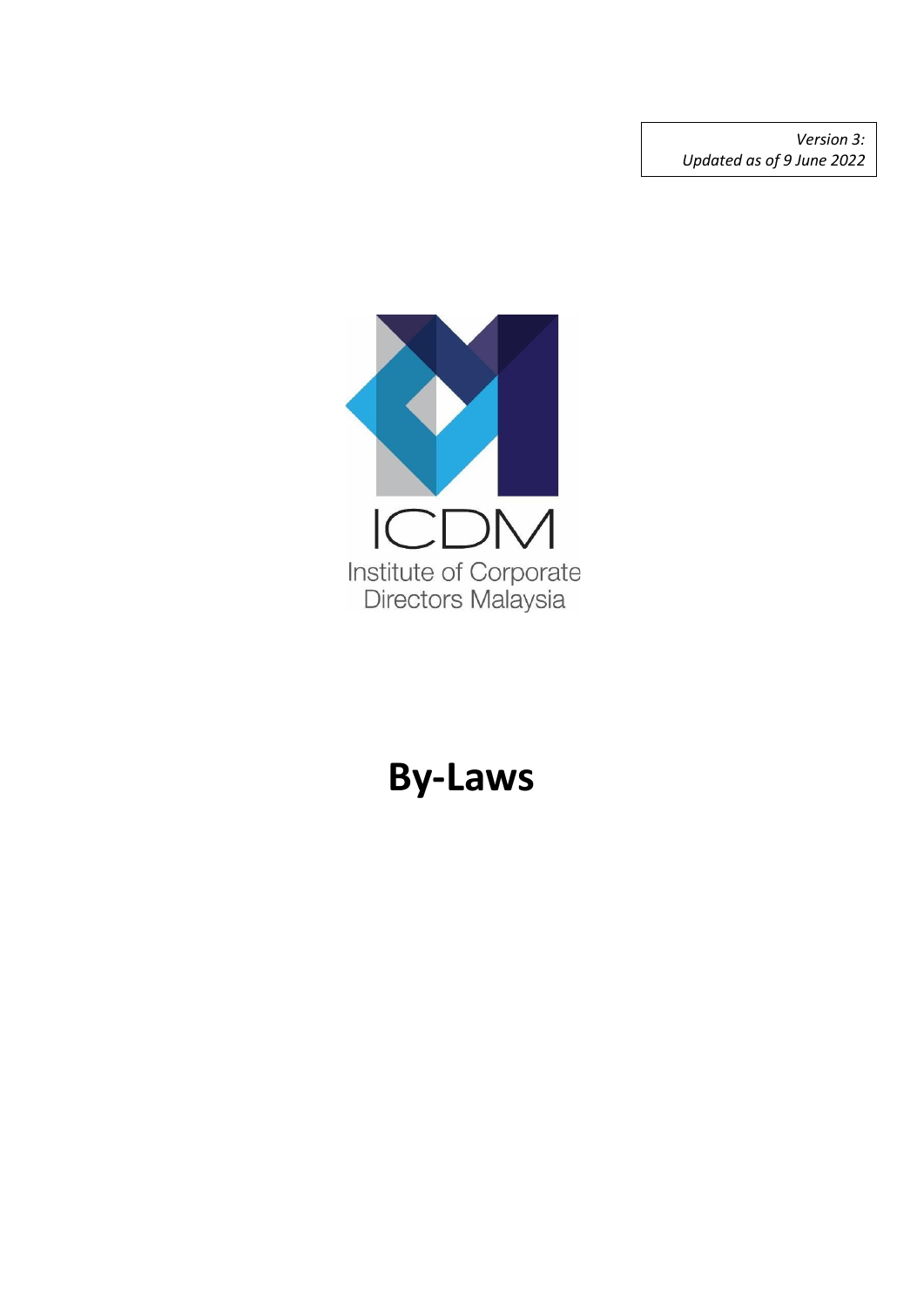

# **TABLE OF CONTENTS**

| <b>Interpretation and Definitions</b>                                                     | 3  |
|-------------------------------------------------------------------------------------------|----|
| <b>General Criteria</b>                                                                   | 4  |
| <b>Membership Committee</b>                                                               | 5  |
| <b>Membership Classes</b>                                                                 | 6  |
| <b>Method of Admission and Duration of Membership</b>                                     | 8  |
| <b>Application Procedure</b>                                                              | 9  |
| <b>Continuous Professional Development Mechanism</b>                                      | 10 |
| <b>Renewal into Existing Member Class</b><br>or Elevation to a Different Membership Class | 11 |
| <b>Lapses of Membership</b>                                                               | 11 |
| <b>Admission and Annual Membership Fees</b>                                               | 11 |
| <b>Privileges of Membership</b>                                                           | 12 |
| <b>Conduct Procedure</b>                                                                  | 12 |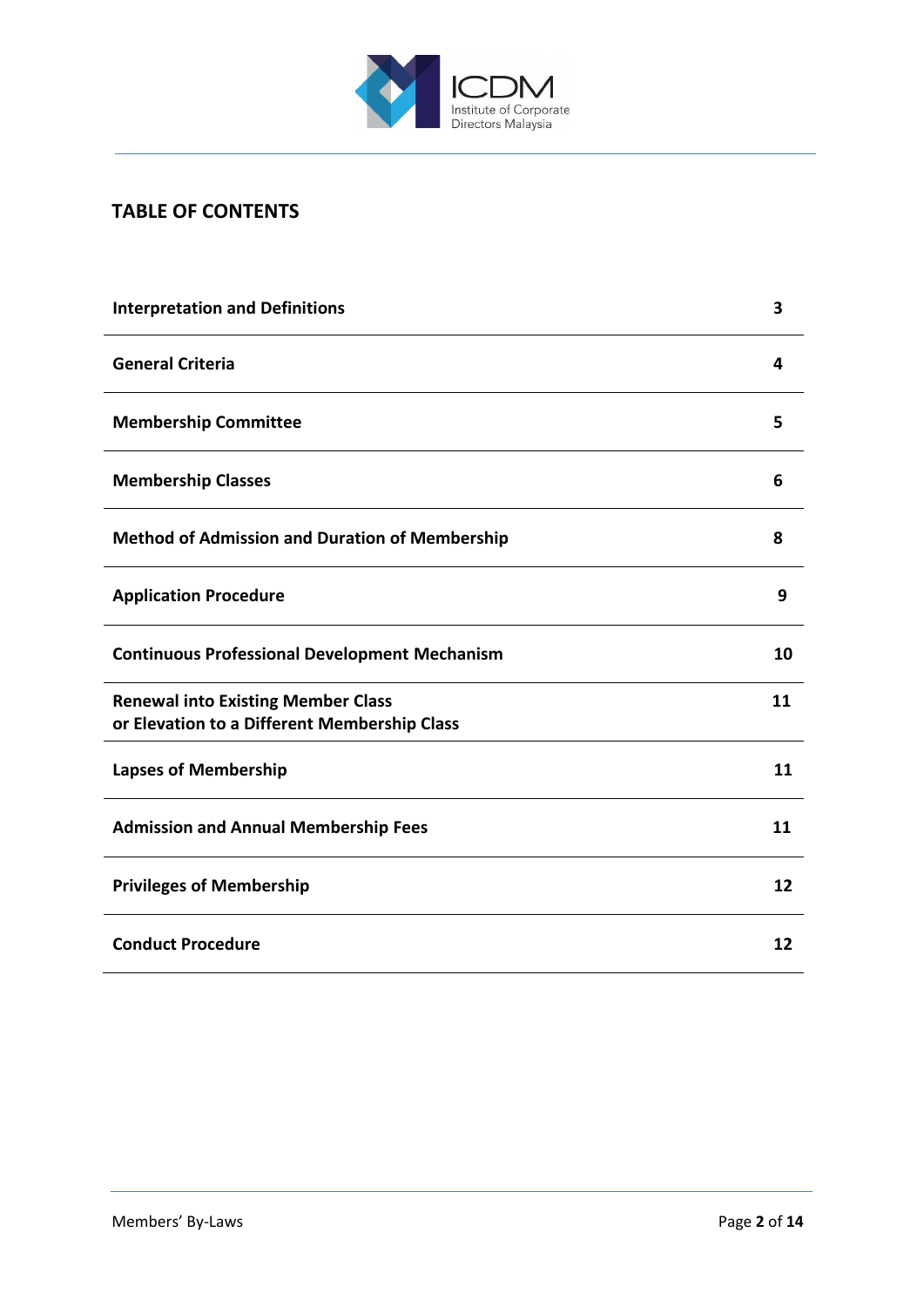

The following provisions constitute the By-Laws made by the Board of Directors of the Institute of Corporate Directors Malaysia ("ICDM") on the 29 August 2018 in accordance with the Constitution of ICDM.

These By-laws are subject to changes at the discretion of the Board but not in any manner which may result in any of such By-laws being inconsistent with the Constitution of ICDM. The Members may by way of special resolution adopt such amendments.

# **1.0 Interpretation and Definitions**

- **1.1** Any term used in these By-Laws and not otherwise defined has the same meaning given to it in the Constitution of ICDM.
- **1.2** A reference to the Constitution of ICDM is a reference to the Constitution of ICDM as it may be varied, amended or substituted from time to time.
- **1.3** These By-Laws are in addition to and supplement those provisions contained in the Constitution of ICDM, which govern, regulate and affect the proceedings, powers and affairs of the members of ICDM and should be read together with such Constitution wherever possible.
- **1.4** In the event of any inconsistency between any provision contained in these By-Laws and any contained in the Constitution of ICDM, such Constitution of ICDM will prevail to the extent of such inconsistency.

| Annual renewal date     | means the date on which a member's annual renewal falls due.                                                                                                                                                                                                                                                                                                                                                  |
|-------------------------|---------------------------------------------------------------------------------------------------------------------------------------------------------------------------------------------------------------------------------------------------------------------------------------------------------------------------------------------------------------------------------------------------------------|
| <b>Board</b>            | means the board set up under ICDM's Constitution for the<br>management of the affairs of ICDM.                                                                                                                                                                                                                                                                                                                |
| <b>Code of Conduct</b>  | means the code of conduct of ICDM governing the conduct of<br>Members as promulgated, amended or modified by the Board from<br>time to time.                                                                                                                                                                                                                                                                  |
| <b>Compliance audit</b> | means an audit in respect of a member conducted by ICDM<br>before the end of the relevant membership year to determine<br>whether that member, having been identified either by ICDM on a<br>random audit or at the time of the renewal of his or her membership<br>as not fulfilling the required programmes at the last renewal date, has<br>subsequently addressed the shortfall within a period of grace. |
| <b>CPD</b>              | means Continuing Professional Development.                                                                                                                                                                                                                                                                                                                                                                    |
| <b>CPD</b> activities   | mean courses, conferences, briefings, programmes or activities<br>approved by ICDM.                                                                                                                                                                                                                                                                                                                           |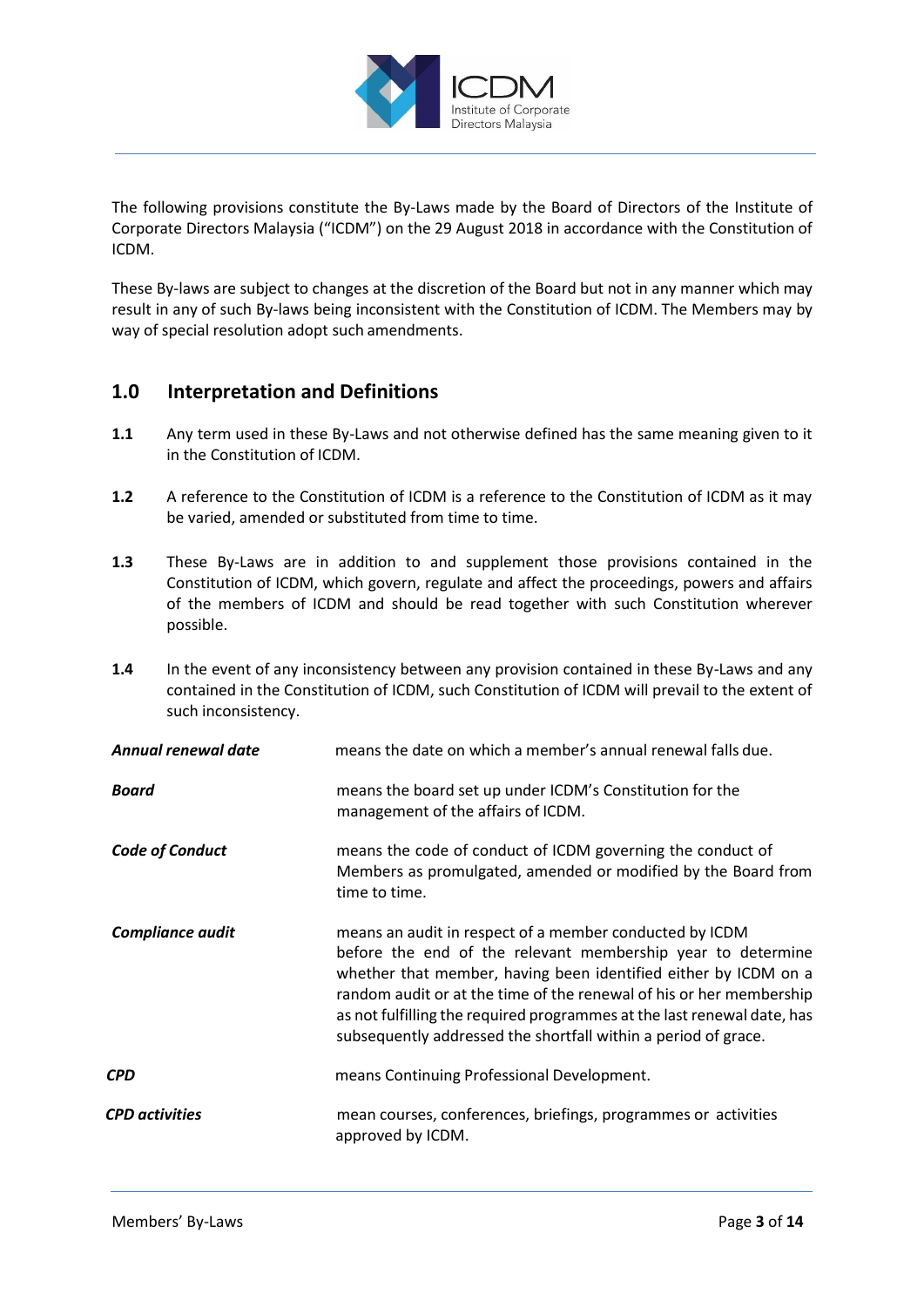

| <b>CPD points</b>             | means the number of points ascribed to a particular CPD Activity.                                                                                                                                                                                                                                                                                                                  |
|-------------------------------|------------------------------------------------------------------------------------------------------------------------------------------------------------------------------------------------------------------------------------------------------------------------------------------------------------------------------------------------------------------------------------|
| <b>Disciplinary Committee</b> | means a committee of ICDM appointed and delegated by the Board<br>in accordance with the By-Laws and the Constitution of ICDM and<br>whose function includes member conduct oversight                                                                                                                                                                                              |
| <b>Membership Committee</b>   | means a committee of ICDM appointed and delegated by the Board<br>in accordance with the By-Laws and the Constitution of ICDM and<br>whose functions include vetting applications for membership,<br>monitoring current members' CPD records and review membership<br>affairs.                                                                                                     |
| <b>Portal</b>                 | means a platform developed and managed by ICDM to enable<br>interested individuals to submit their membership application,<br>maintain their online profile, register for ICDM courses and events at<br>members' fees rate, track earned CPD points, access member-only<br>resources and see their development progress in accordance to<br>ICDM's Directors competency framework. |
| <b>Rules of ICDM</b>          | includes the ICDM Constitution, By-laws, Code of Conduct and any<br>rules, guidelines or direction by whatever name called and wherever<br>contained, governing membership, conduct of its members,<br>management, operations or procedures of ICDM.                                                                                                                               |

## **2.0 General Criteria**

- **2.1** Membership of ICDM is open to individuals and corporate bodies.
- **2.2** No person shall be invited or be admitted as a member of ICDM and the Membership Committee shall not so consider any application for membership if the applicant:
	- a) is prohibited under Malaysian law from acting as a director; or
	- b) is an undischarged bankrupt or subject to a winding-up petition in Malaysia; or
	- c) is deemed to be insolvent within the meaning of applicable legislation in Malaysia; or
	- d) is in the opinion of the Membership Committee, not a fit and proper person to be admitted as a member of ICDM.
- **2.3** All ICDM Members shall pay a joining fee, annual fee and any applicable fee as specified in these By-laws.
- **2.4** Members of ICDM agree to:
	- a) comply with the Rules of ICDM including the Code of Conduct;
	- b) conduct themselves in a professional manner and shall use their reasonable endeavours to promote the objects and purposes of ICDM;
	- c) undergo CPD in accordance with the ICDM's standards (as specified in the Rules of ICDM) and to submit their record of CPD annually to ICDM;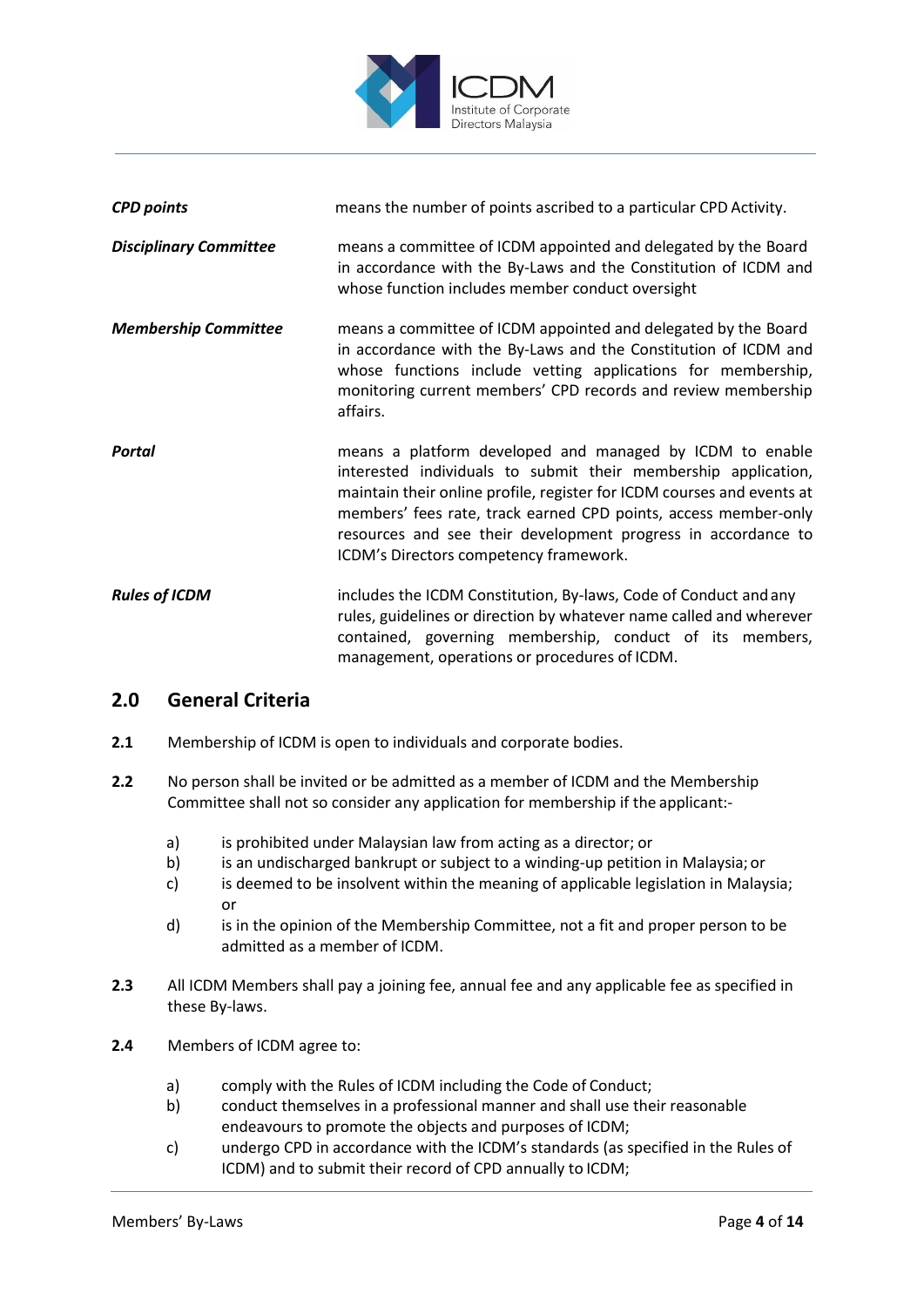

- d) update into the ICDM Portal as soon as possible on any new directorship or changes to directorships or any other details submitted during the membership application process; and
- e) provide such information as ICDM may from time to time reasonably require concerning their admission as a member of ICDM, their compliance with the undertaking given by them in accordance with the By-Laws or any circumstances which may be relevant to matters governed by the conduct review procedure set out in the Rules of ICDM.
- **2.5** The Membership Committee or the Board may, at its discretion, refuse to accept any application which may place ICDM or the profession at risk or if it is in the best interest of ICDM.

## **3.0 Membership Committee**

- **3.1** The Membership Committee shall comprise of no fewer than three (3) persons appointed by the Board. The Chairman of the Membership Committee shall be a member of the Board.
- **3.2** The quorum for the Membership Committee to make decisions shall be two (2) members.
- **3.3** The role of the Membership Committee is to:
	- a) review all applications received for membership to ICDM;
	- b) make recommendations to the Board with regards to memberships to Honorary Fellow category;
	- c) track current members' required CPD programmes including conducting Compliance audit;
	- d) be responsible for prescribing the application forms and the procedures to be followed by any person who desires to be considered for membership or for the renewal of their membership with ICDM; and
	- e) determine all other matters with regards to membership of ICDM or such role delegated or approved by the Board.
- **3.4** The Membership Committee shall be entitled to make such rules and procedures for its own meetings, proceedings and generally, for regulating its own affairs, so long as such rules and regulations are not inconsistent with the Constitution and By-laws of ICDM.
- **3.5** The Membership Committee shall have the power (at its absolute discretion) to accept, decline or postpone any decision on an application for admission for ICDM membership and the Membership Committee shall not be obliged to give any reasons for its decision, notwithstanding that the applicant may have fulfilled all the conditions for the relevant category of ICDM membership. The Membership Committee has the discretion to reject or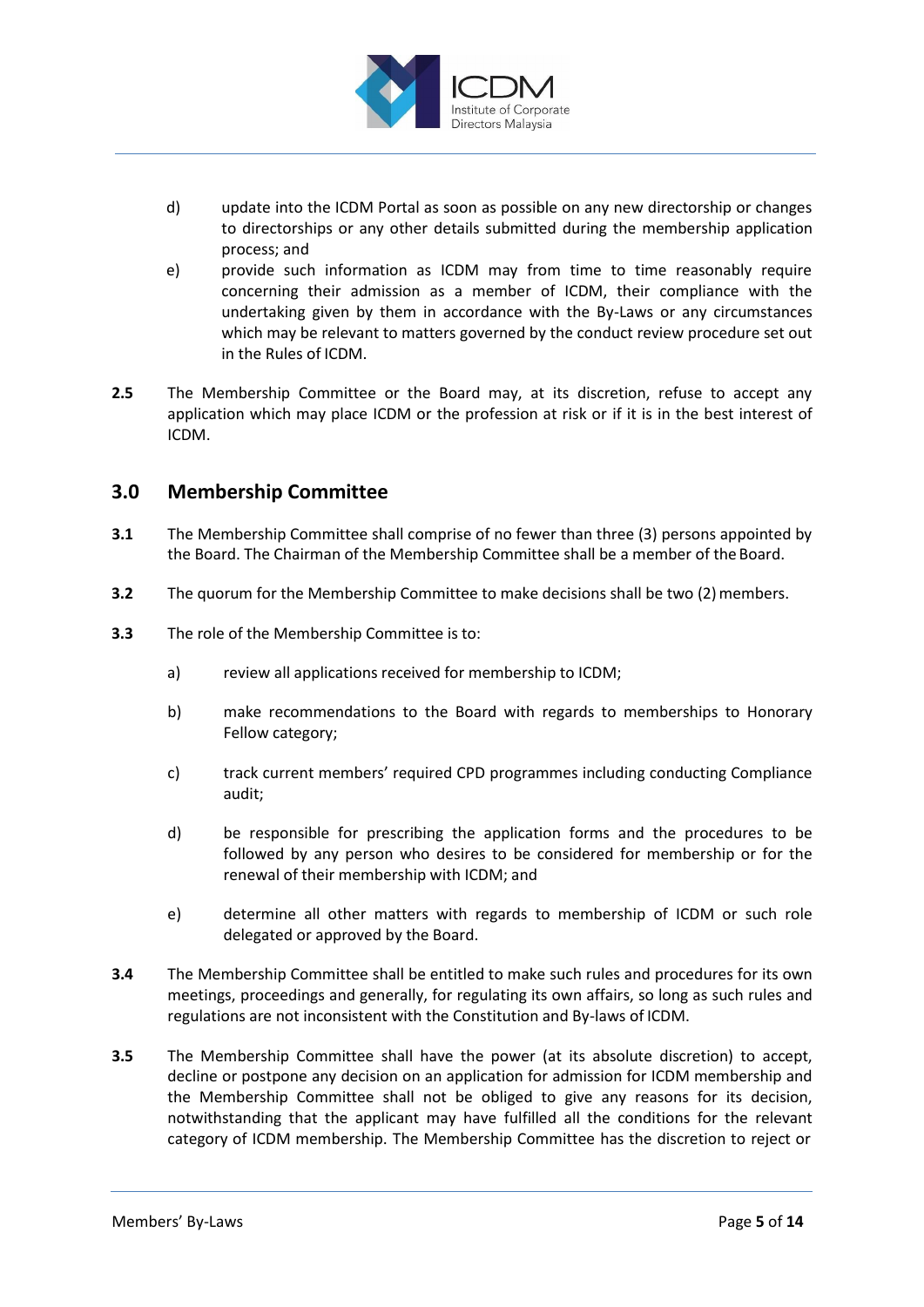

approve the renewal of an application taking into account the best interest of ICDM. If the application is declined or is not determined by the Membership Committee within the six months immediately following receipt of the application, ICDM will refund such payment to the applicant without delay. The Membership Committee may delegate, with the approval of the Board, its power under this clause 3.5 in whole or in part to the President/Chief Executive Officer or to such other employee of ICDM as the Membership Committee may determine from time to time.

- **3.6** The Membership Committee must determine, having regard to the criteria set out in these By-Laws, the acceptance or rejection of an application for membership or for renewal or upgrade of membership of ICDM within forty (40) days of receipt of the relevant application.
- **3.7** Any disputes with regard to membership application may be appealed to the Board.

# **4.0 Membership Classes**

- **4.1** ICDM is comprised of five (5) membership classes, namely:
	- a) Affiliate;
	- b) Ordinary (also known as Member);
	- c) Fellow;
	- d) Honorary Fellow; and
	- e) Corporate.

## **A. Affiliate**

- 4.1.1 To be eligible as Affiliate member, an applicant must satisfy the following criteria:
	- a) Pay a one-time joining fee of RM500; and
	- b) Pay the first year annual membership fee of RM300.
- 4.1.2 A membership renewal application is subject to an annual membership fee of RM300 and the conditions set out in clause 5.2 below.
- 4.1.3 An Affiliate member is required to complete at least two (2) programmes including talks, in order to renew.
- 4.1.4 An Affiliate member has no voting rights.
- 4.1.5 An Affiliate Student member of any higher learning institutions can join by paying an annual fee of RM50 only.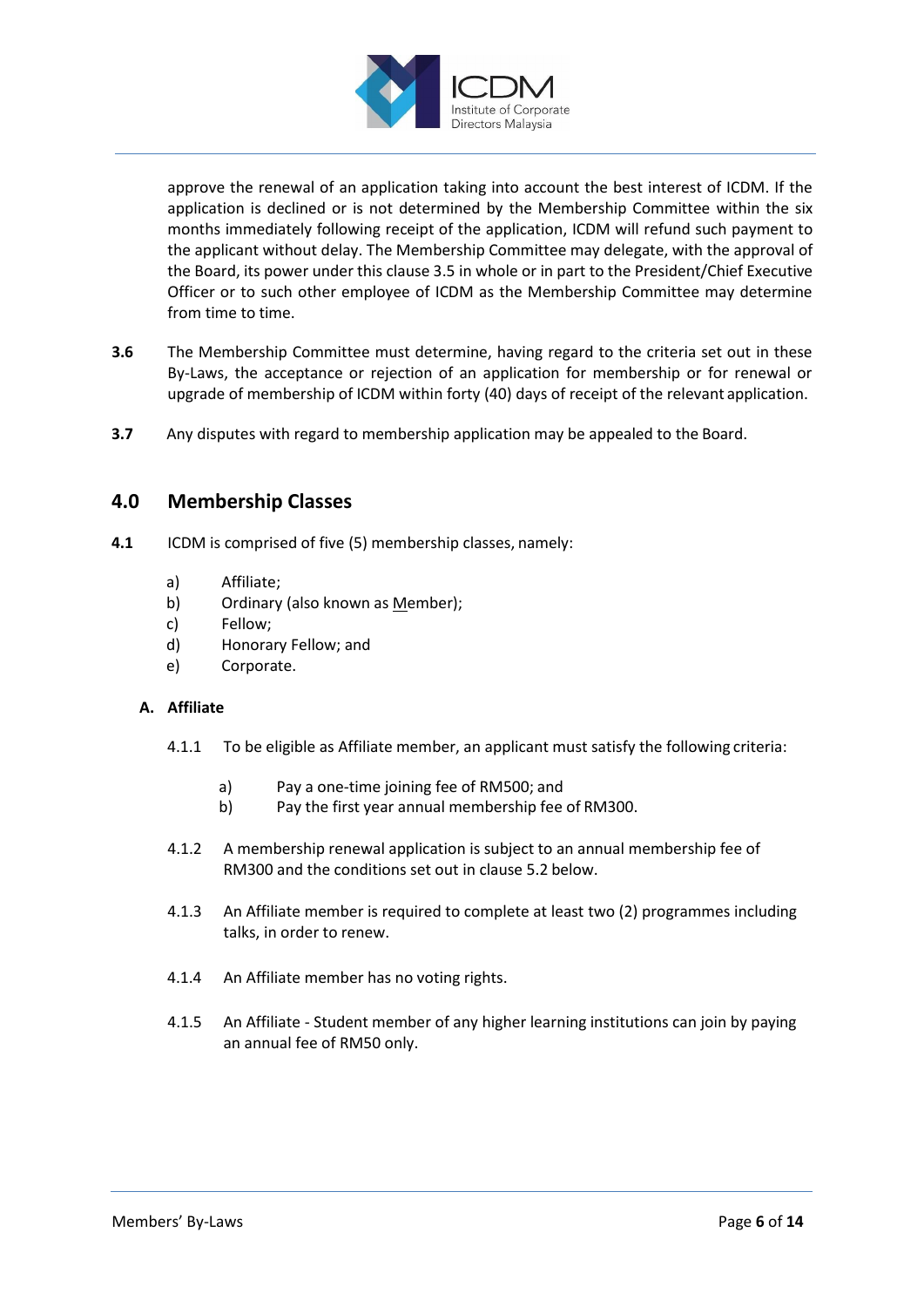

## **B. Ordinary**

- 4.1.6 To be an Ordinary member of ICDM, an applicant must meet the following criteria:
	- a) Current director of public companies, private companies (of certain revenue size), holding or subsidiary of a listed company, financial institutions, licensed intermediaries, statutory bodies, Government-Linked-Investment-Companies, Government-Linked-Companies, and Federal & State-Owned-Enterprises or any relevant organisation accepted by the Membership Committee;
	- b) Pay a joining fee of RM500; and
	- c) Pay the first year annual membership fee of RM500.
- 4.1.7 A membership renewal application is subject to an annual membership fee of RM500 and the conditions set out in clause 5.2 below.
- 4.1.8 An Ordinary member is required to attend at least two (2) programmes including talks annually, in order to renew.
- 4.1.9 An Ordinary member will carry the post-nominal of 'ICDM'.
- 4.1.10 An Ordinary member shall have one (1) vote at any ICDM General Meeting.
- 4.1.11 An Ordinary member who is 60 years old or above at the time of application or renewal may apply for a lifetime membership with a one-time fee of RM5,000. This Ordinary member shall retain voting rights and not be subject to the renewal requirement.

## **C. Fellow**

- 4.1.12 A person may apply or be invited to be a Fellow of ICDM by fulfilling the following criteria:
	- a) For experienced directors with at least ten (10) years of cumulative directorship experience from public companies, private companies (of certain revenue size), holding or subsidiary of a listed company, financial institutions, licensed intermediaries, statutory bodies, Government-Linked-Investment-Companies, Government- Linked-Companies, and Federal & State-Owned-Enterprises or any relevant organisation accepted by the Membership Committee;
	- b) The calculation of directorship experience shall be on the basis of unrelated companies. For directorship experience within related companies (as defined in the Companies Act 2016) it shall be counted as one (1) directorship experience. By way of illustration if a person sits on the board of multiple subsidiaries of a single parent entity then the person's directorship experience shall be calculated as one (1).
	- c) Pay a joining fee of RM500; and
	- d) Pay the first year annual membership fee of RM800.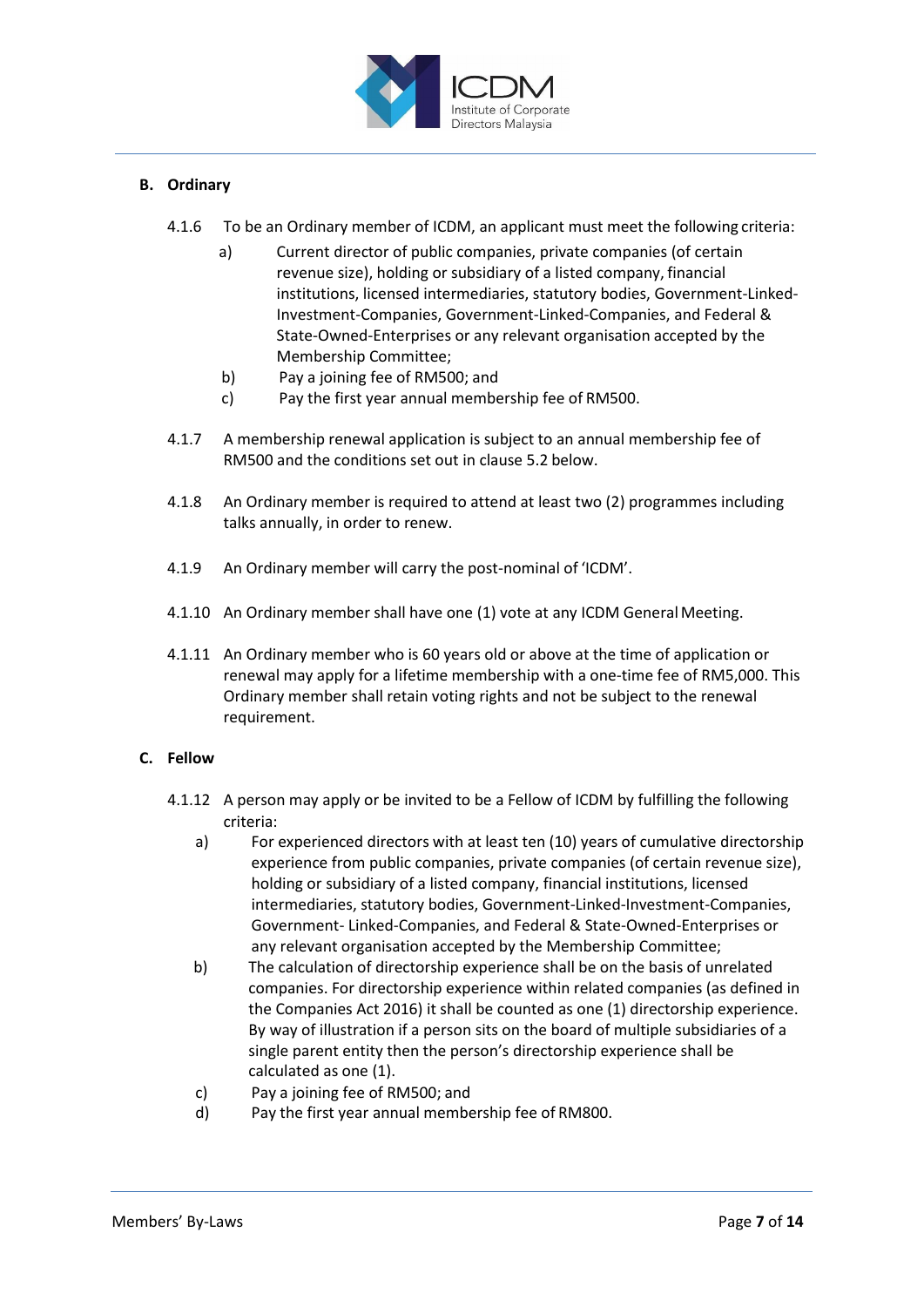

- 4.1.13 A membership renewal application is subject to an annual membership fee of RM800 and the conditions set out in clause 5.2 below.
- 4.1.14 A Fellow member is required to attend at least two (2) programmes including talks annually, in order to renew.
- 4.1.15 A Fellow member will carry the post-nominal of 'ICDM(F)'.
- 4.1.16 A Fellow member shall have one vote at any ICDM's General Meeting.
- 4.1.17 A Fellow member who is 60 years old or above at the time of application or renewal may apply for a lifetime membership with a one-time fee of RM5,000. This Fellow member shall retain voting rights and not be subject to the renewal requirement.

#### **D. Honorary Fellow**

- 4.1.18 The Membership Committee may invite any individual to be an Honorary Fellow member of ICDM who has:
	- a) At least fifteen (15) years of board experience;
	- b) At least five (5) years of chairmanship experience of which three (3) years must be with public-listed companies; or
	- c) At least ten (10) years involvement as either a senior management member in corporations, academic personnel of at least professor level, or a partner or sole proprietor of a professional practice (e.g. accountants and lawyers); and
	- d) In the opinion of the Membership Committee, the individual, by virtue of his/her expertise, experience, contribution, standing or stature in the country and/or globally, ought to be admitted as a Fellow.
- 4.1.19 The Membership Committee will submit invitations for an Honorary Fellow membership for the Board's approval.
- 4.1.20 An Honorary Fellow member will carry the post-nominal of 'ICDM(HF)'.
- 4.1.21 An Honorary Fellow member shall not have any voting rights.

#### **E. Corporate**

- 4.1.22 Corporate membership is open to all businesses in Malaysia or abroad.
- 4.1.23 A Corporate member is required to pay an annual membership fee of RM15,000.
- 4.1.24 A Corporate member has no voting rights.
- 4.1.25 The Corporate member shall have its Company Secretary as its representative to exercise all rights and benefits under the corporate membership.
- 4.1.26 A Corporate member may apply for a lifetime membership with a one-time fee of RM100,000. This Corporate member has no voting rights.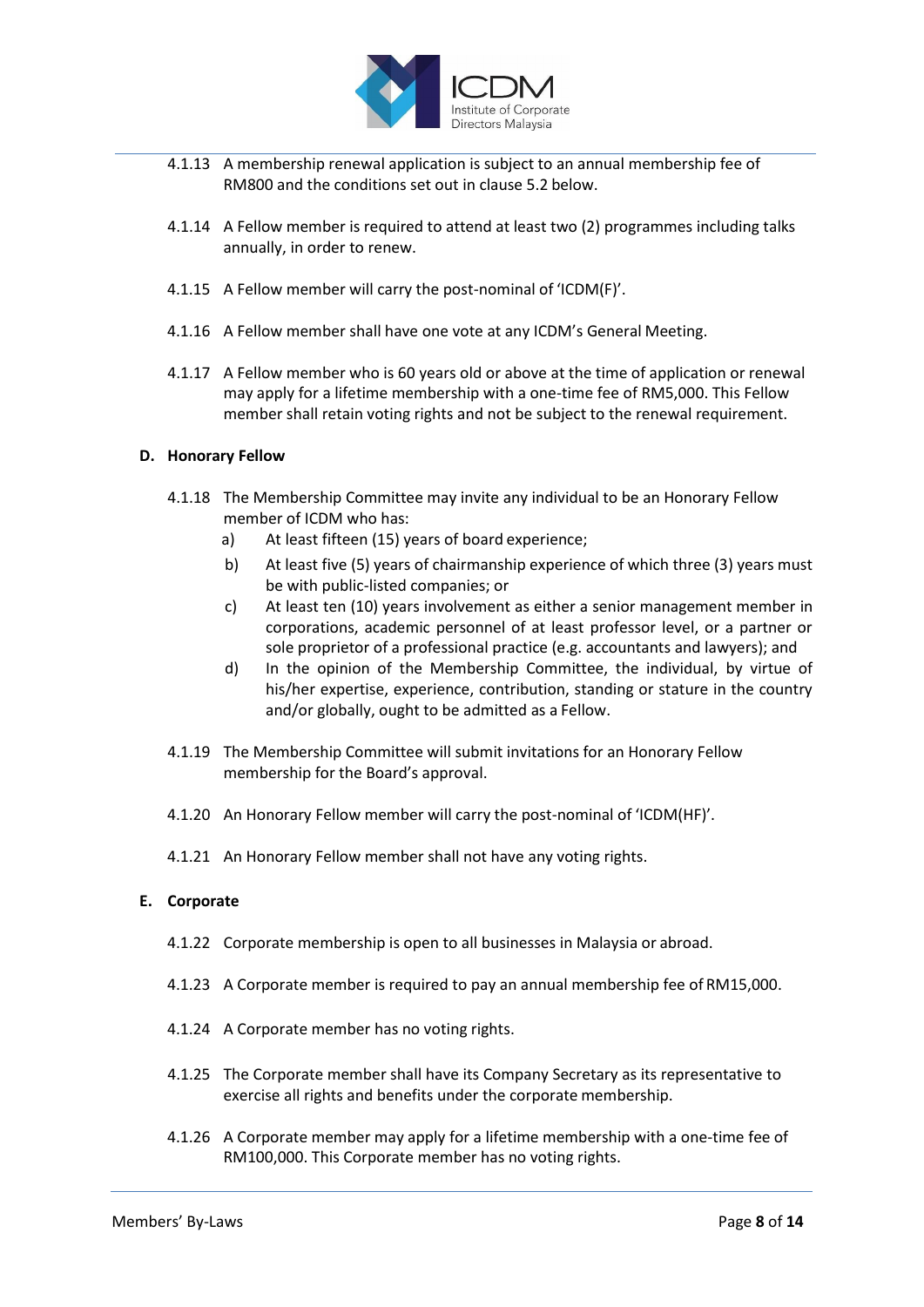

# **5.0 Method of Admission and Duration of Membership**

- **5.1** Persons seeking membership of ICDM in any class of membership must complete and sign the ICDM's Membership Form be it in printed or online format.
- **5.2** Membership is for a period of one (1) year commencing from the date the applicant's application is approved by the Membership Committee, and lapses on the first-year annual renewal date if not renewed. Renewal of membership is subject to:
	- a) completing and signing the ICDM's Membership Renewal Form within the time (if any) determined by the Membership Committee;
	- b) the payment of any fee set out in these By-Laws or as may be determined by the Membership Committee with the approval of the Board; and
	- c) fulfilment of the required programme type and frequency as may be prescribed by the Membership Committee.
- **5.3** An ICDM member shall not cease to be an ICDM member merely by virtue of the fact that the ICDM member has ceased to hold office as a director of a corporation.

## **6.0 Application Procedure**

- **6.1** Every application for ICDM membership must be made on the appropriate form as determined by the Membership Committee and submitted to the ICDM by post, facsimile, electronically, in person, or by such other method which ICDM confirms is acceptable.
- **6.2** The application form must be signed by the applicant, confirming that the information contained in the application form is correct and that the undertakings in the application form will be honoured.
- **6.3** In the case of applications submitted by electronic means, submission of the completed form together with the undertakings shall be treated as though the sender had signed the form.
- **6.4** Such undertakings shall be in the following form or in such other form as the Membership Committee may specify or accept from time to time:

## **Undertaking of an individual member**

*"I hereby apply for membership of the ICDM and I irrevocably agree to be bound by the Rules of the ICDM and all rules and regulations made under it from time to time. I confirm that:*

- *I am not disqualified (by any court order or voluntary undertaking) from being a director of any company, nor am I aware of any circumstances which may lead to such disqualification.*
- *I do not have any criminal convictions (other than compounds for traffic offences).*
- *I am not an undischarged bankrupt nor am I aware of any circumstances that may lead to bankruptcy proceedings being brought against me.*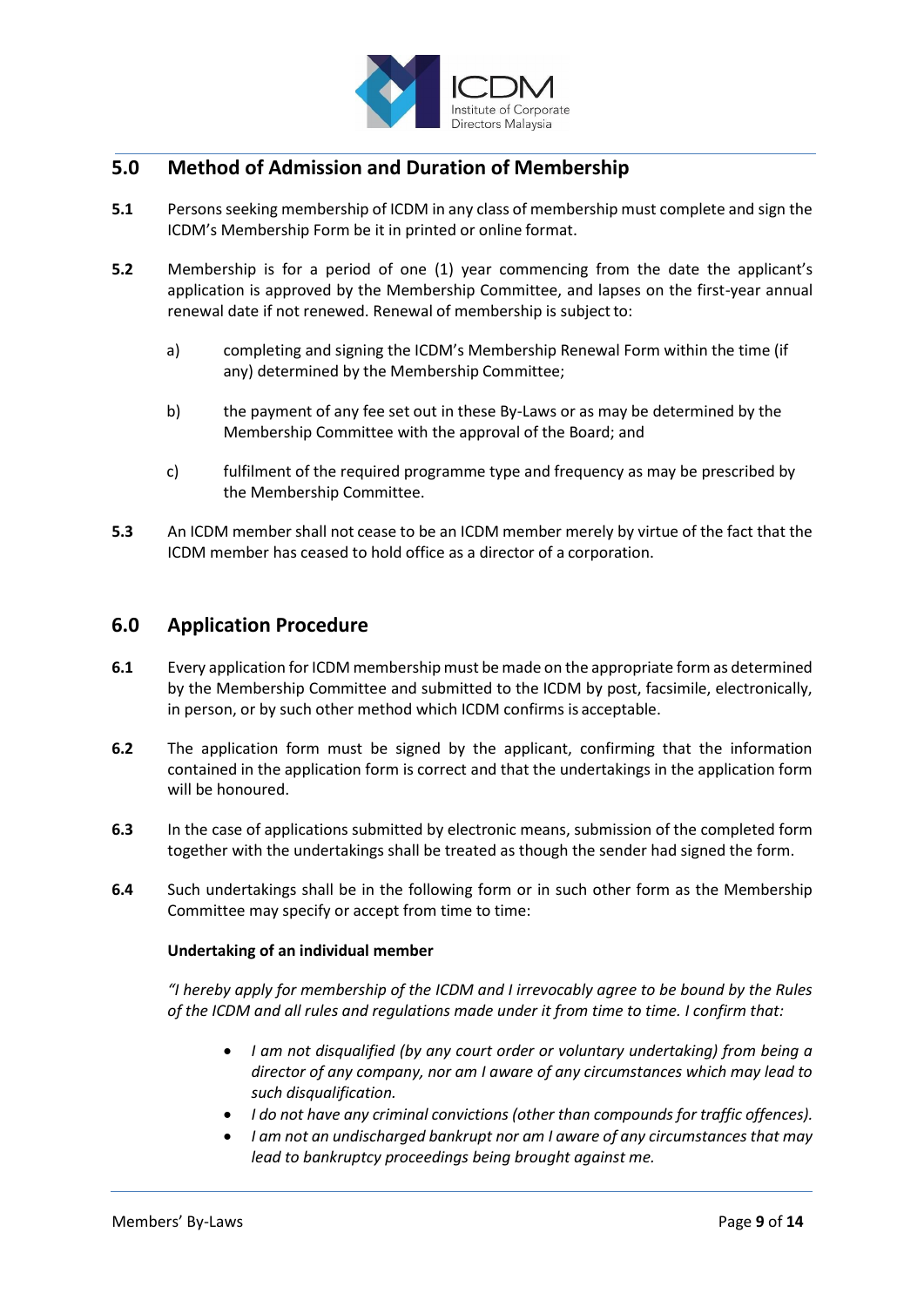

#### *I hereby undertake:*

- *to comply with the Rules of ICDM;*
- *to conduct myself, both publicly and privately, in a professional manner and so as to uphold the ICDM's reputation; and*
- *not to represent publicly the views of the ICDM or to claim its support, without the consent of the Board (or of an officer or employee of the ICDM nominated by the Board for such purpose).*

#### **Undertaking of Corporate member**

*"The company hereby applies for membership of the ICDM and the company irrevocably agrees to be bound by the Rules of the ICDM and all rules and regulations made under it from time to time. The company confirms that:*

- *Its directors have not been disqualified (by any court order or voluntary undertaking) from being a director of any company, nor is the company aware of any circumstances which may lead to such disqualification.*
- *The directors of the company do not have any criminal convictions (other than compounds for traffic offences).*
- *It does not have any director who is an undischarged bankrupt nor is the company aware of any circumstances that may lead to bankruptcy proceedings being brought against any of its directors.*

*The company hereby undertakes:*

- *to comply with the Rules of ICDM;*
- *to conduct itself, both publicly and privately, in a professional manner and so as to uphold ICDM's reputation; and*
- *not to represent publicly the views of ICDM or to claim its support, without the consent of the Board (or of an officer or employee of ICDM nominated by the Board for such purpose).*
- **6.5** If requested by the Membership Committee, an applicant may be required to:
	- a) produce satisfactory evidence that he/she is duly qualified to become an ICDM member of the membership class referred to in his/her application; and/or
	- b) attend an interview with an officer or employee of the ICDM; and/or
	- c) supply information concerning his/her character and suitability for admission as an ICDM member.
- **6.6** An application for ICDM membership must be accompanied by payment of the prescribed fees as set out in these By-Laws.

## **7.0 Continuous Professional Development Mechanism**

**7.1** Members are encouraged to continuously keep abreast of the current corporate governance landscape and upgrade their skills, knowledge and mindset in accordance with such directors' competency and development framework prescribed and published by ICDM.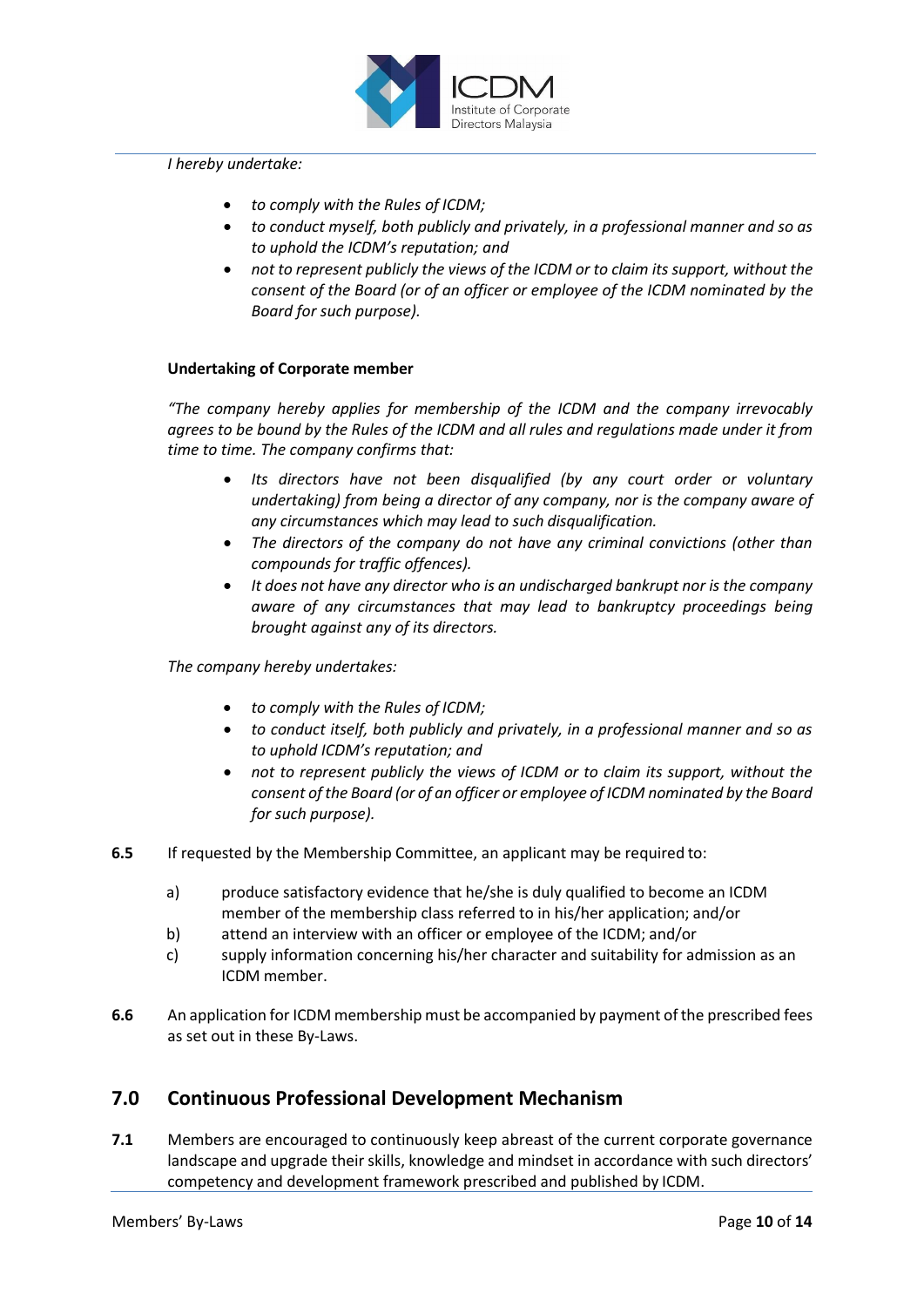

- **7.2** The CPD or CPD Points is a mechanism to help members keep track on such effort. One (1) CPD Point is equivalent to one (1) hour of training or contributing. CPD Points will be issued whenever members are involved in the following activities:
	- Attending programmes and events organised by ICDM, or by other organisations approved by ICDM.
	- Contributing to the development of directorship professionalism by authoring books, writing articles, speaking at engagements, teaching, being a panellist, and being a mentor.
- **7.3** Although ICDM does not have an annual mandatory minimum CPD Points policy, members are required to attend a certain number of programmes selected or prescribed by the Membership Committee (which may be prescribed by the Membership Committee as being "mandatory" or "advanced" programmes) in accordance to different membership class in order to successfully renew their membership.
- **7.4** If at the time of the renewal of his/her membership a member indicates that he/she has not fulfilled the number of selected mandatory or advanced programmes (as applicable), then the member will be ineligible to renew his/her membership into the member's existing membership class unless an extension of time is granted to meet the requirements.

# **8.0 Renewal into Existing Member Class or Elevation to a Different Membership Class**

- **8.1** Subject to the completion of the programmes, as may be prescribed by the Membership Committee and the fulfilment of any other requirement for membership (including the payment of any membership fee), if at the time of the renewal of his/her membership a member indicates that he/she has attended the programmes or has been granted an extension of time to meet the requirements, his/her membership will be automatically renewed under the existing membership class, subject to the member not being in breach of the Rules of ICDM, in which case the Membership Committee has the discretion to reject a renewal of the application.
- **8.2** Where a member seeks elevation to a higher class, that member must fulfil the class's requirements including the prescribed programmes before he/she will be eligible for elevation into that class of membership.

# **9.0 Lapses of Membership**

- **9.1** A member whose membership has lapsed for more than six (6) months may re-apply for membership of the ICDM and in that circumstance the member must satisfy the membership criteria set out for the class of membership he/she wishes to apply for.
- **9.2** If a member's membership lapses for six (6) months or less and is subsequently reinstated, then his/her CPD history continues as if no such lapse occurred.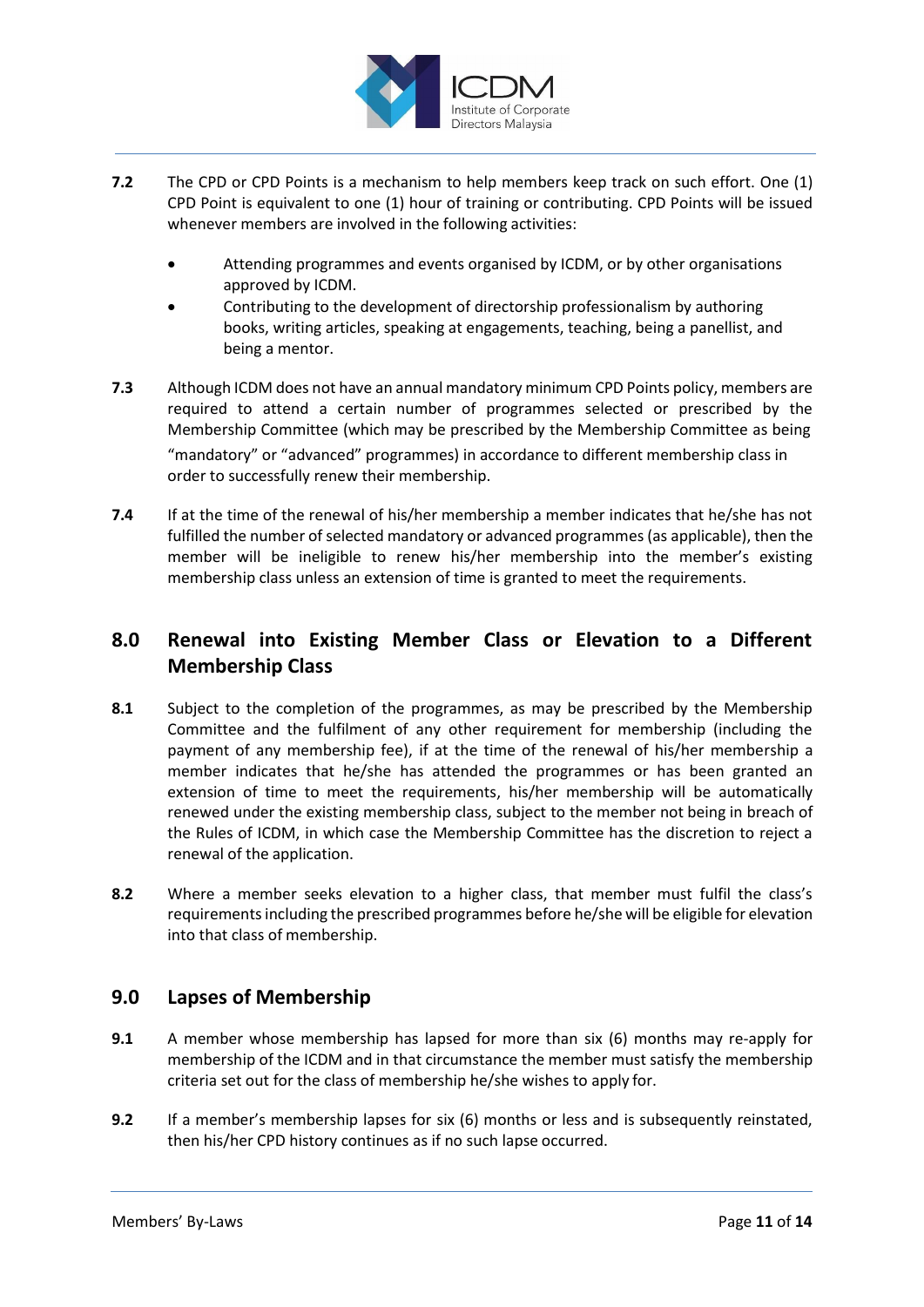

## **10.0 Admission and Membership Fees**

- **10.1** Where applicable, every ICDM member shall pay:
	- a) a joining fee required at the time of his/her application; and
	- b) an annual membership fee.
- **10.2** Annual membership fee shall be payable in full in advance. The first annual membership fee payable by the ICDM member shall be due when his/her application for admission as an ICDM member is made.
- **10.3** The annual membership fee and the joining fee payable by each membership class (taking into account any discounts available to ICDM members) shall be such amounts as the Membership Committee shall determine each year, including any increase to such fees, with the approval of the Board.
- **10.4** An ICDM member may apply for specified multi-year terms of membership, for each membership class. The Membership Committee, with the approval of the Board, may determine the renewal fee payable for terms of membership exceeding one (1) year.
- **10.5** The Membership Committee may, with the approval of the Board, reduce or waive any renewal fee and/or other fee(s) payable by any ICDM member. Such reduction or waiver may be made whether or not the renewal and/or other fee has become due and payable. The Membership Committee shall consider any relevant matters and with the approval of the Board may authorise:
	- a) the reduction of any renewal or other fee on grounds including discounts for ICDM members who are directors of the same company or related companies; or
	- b) discounts for payment in advance of subscription fees for a period of two (2) years or more.
- **10.6** An ICDM member who ceases to be an ICDM member as a result of the Rules of ICDM (including for any breach of the Rules) remains liable to ICDM for all renewal fees and other sums which may be due from him/her at the date of the cessation of his/her ICDM membership and shall not be entitled to any refund of any sum, including any payment in respect of any future year of ICDM membership, except if approved by the Membership Committee and authorised by the Board.
- **10.7** An ICDM Ordinary member and Fellow member may upon reaching 60 years of age, pay a onetime fee to renew their membership for life.. However, this renewal of lifetime membership is subject always to the Constitution and By-laws of ICDM. The Membership Committee, with the approval of the Board, may revise the fee for lifetime membership from time to time.
- **10.8** An ICDM Corporate member may pay a one-time fee to renew their membership for life. However, this renewal of lifetime membership is subject always to the Constitution and Bylaws of ICDM. The Membership Committee, with the approval of the Board, may revise the fee for lifetime membership from time to time.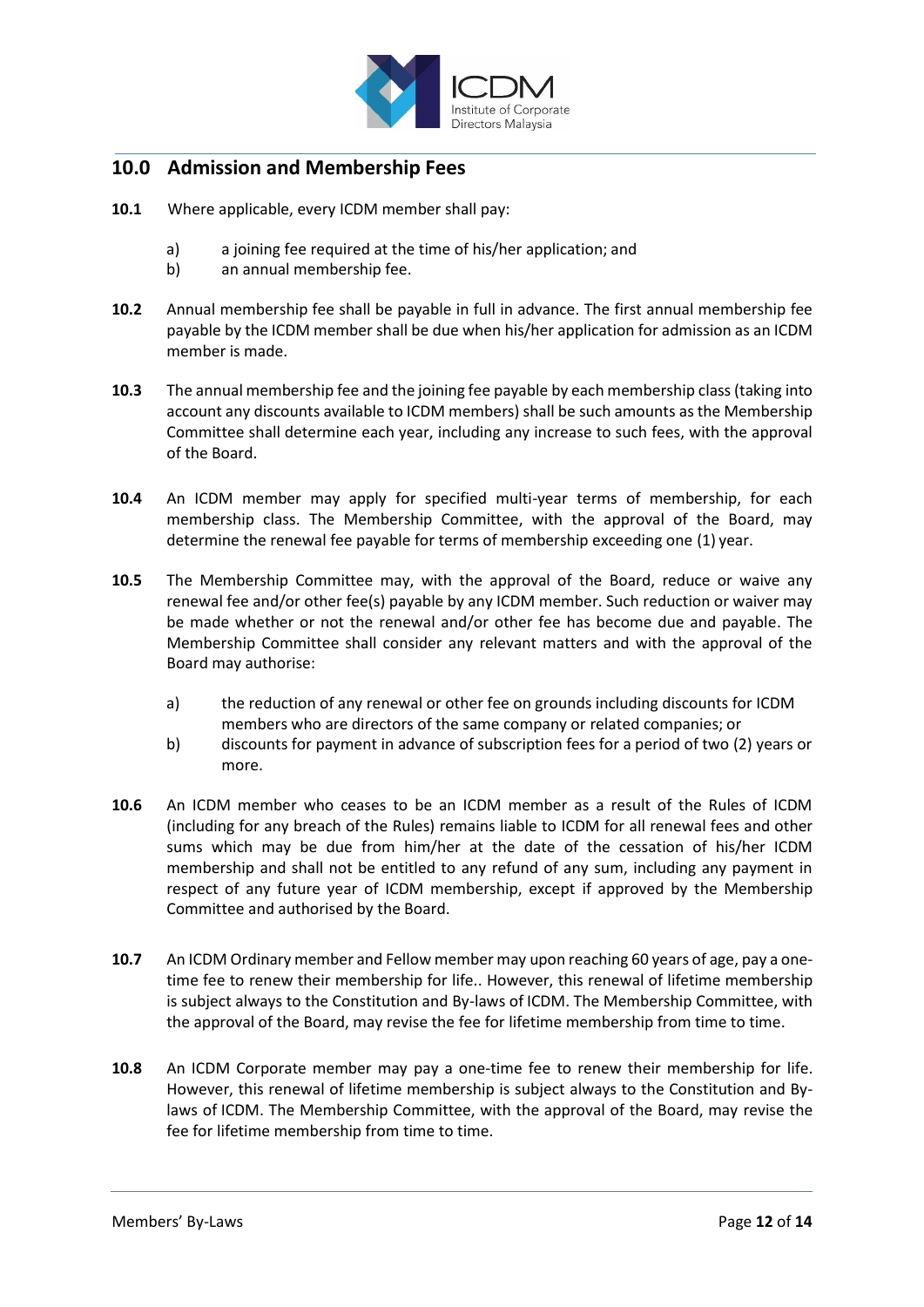

# **11.0 Privileges of Membership**

- **11.1** ICDM members shall have such privileges, benefits, services and products as may be respectively determined by the Membership Committee from time to time.
- **11.2** Nothing in these By-Laws shall require all benefits, services and products to be made available to all ICDM members or shall preclude differentiation being made between ICDM members on any basis.
- **11.3** ICDM members are entitled to use the ICDM premises and facilities whilst their membership is valid and current.

## **12.0 Conduct Procedure**

#### **Disciplinary Committee**

- **12.1** The Disciplinary Committee shall comprise of no fewer than three (3) persons appointed by the Board. The Chairman of the Disciplinary Committee shall be a member of the Board.
- **12.2** The quorum for the transaction of the business of the Disciplinary Committee shall be two (2) members.
- **12.3** The role of the Disciplinary Committee is to:
	- a) collect the facts of all complaints arising under the Rules of ICDM;
	- b) determine if a complaint has merit;
	- c) facilitate an amicable resolution to a complaint where possible;
	- d) conduct all disciplinary hearings; and
	- e) make a decision on a complaint after the completion of the disciplinary proceedings.
- **12.4** The Disciplinary Committee shall be entitled to make such rules and regulations for its own meetings, disciplinary inquiries, investigations, proceedings and generally, for regulating its own affairs, so long as such rules and regulations are not inconsistent with the Constitution and By-laws of ICDM.
- **12.5** The Disciplinary Committee shall only impose such sanction as it considers proportionate in the circumstances; which may include:
	- a) issuance of a written warning;
	- b) order the Member to attend a course of instruction, as may be prescribed by the Disciplinary Committee or undertake additional CPD activities approved by the Disciplinary Committee for a period of time to be determined by the Disciplinary Committee;